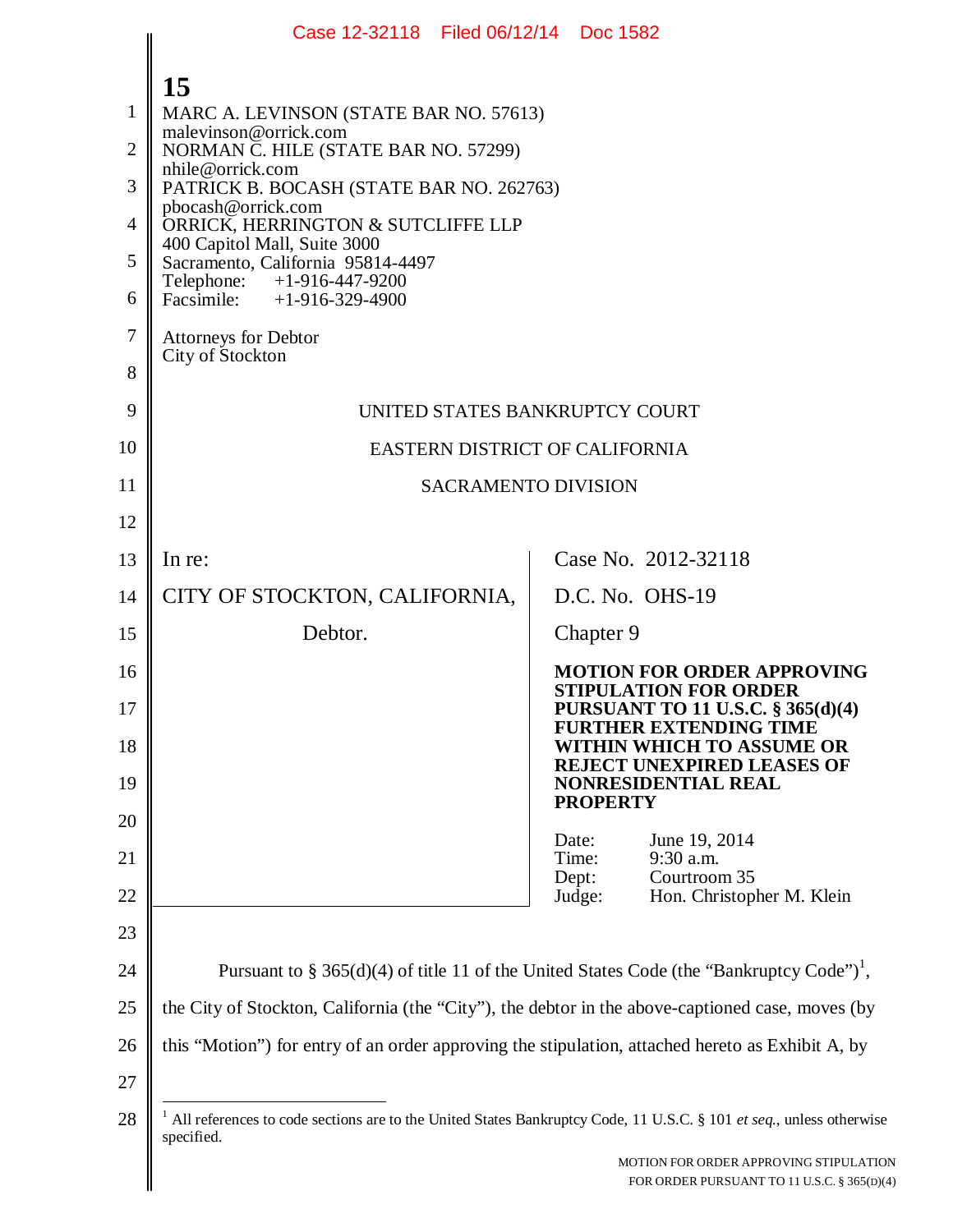1 2 3 4 5 6 7 8 9 10 11 12 13 14 15 16 17 18 19 20 and between the City and the parties in interest<sup>2</sup> to five of the City's lease/leaseback transactions extending the time under §  $365(d)(4)(B)(ii)$  within which the City must assume or reject certain unexpired leases of nonresidential real property. **JURISDICTION AND VENUE** The Court has jurisdiction over this motion and the relief requested pursuant to 28 U.S.C. §§ 157 and 1334, and this matter is a core proceeding pursuant to 28 U.S.C. § 157. Venue for the motion is proper in this Court pursuant to 28 U.S.C. §§ 1408 and 1409. **BACKGROUND** The opinion regarding the City's eligibility for chapter 9 relief demonstrates that the Court is intimately familiar with the complex facts of the City's bankruptcy case. *See In re City of Stockton, Cal.*, 493 B.R. 772 (Bankr. E.D. Cal. 2013). Accordingly, the City has omitted the customary background description of the events leading to and following the City's petition for relief and instead focuses this Motion on the background relevant to the City's unexpired leases of nonresidential real property. Prior to filing its petition for relief on June 28, 2012, the City had entered into the following five transactions involving leases/leaseback financings to fund various public capital improvements. In each transaction, the City entered into a lease for nonresidential real property (each a "Lease") that requires the City to pay rent for the use and occupancy of the leased property.<sup>3</sup> The Leases, as well as the real party or parties in interest<sup>4</sup> and Indenture Trustee for each, are as follows:  $/ / /$ 

21

22 / / /

23

<sup>24</sup> 25 <sup>2</sup> National Public Finance Guaranty Corporation ("NPFG"), Assured Guaranty Corporation and Assured Guaranty Municipal Corporation (collectively, "Assured"), Ambac Assurance Corporation ("Ambac"), and Wells Fargo Bank National Association ("Wells Fargo") as Indenture Trustee with respect to the Lease transactions identified in this Motion (together with the City, the "Stipulating Parties").

<sup>26</sup> <sup>3</sup> Although described as lease transactions, it could be argued that certain of these transactions should be classified as secured loan transactions. Such transactions are included in this motion only in an abundance of caution in the event

<sup>27</sup> that such transactions are classified as true leases. As set forth herein, the Stipulating Parties reserve all rights with respect to these issues.

<sup>28</sup> <sup>4</sup> The real parties in interest to all Leases are the insurers of the respective bond and certificate of participation obligations.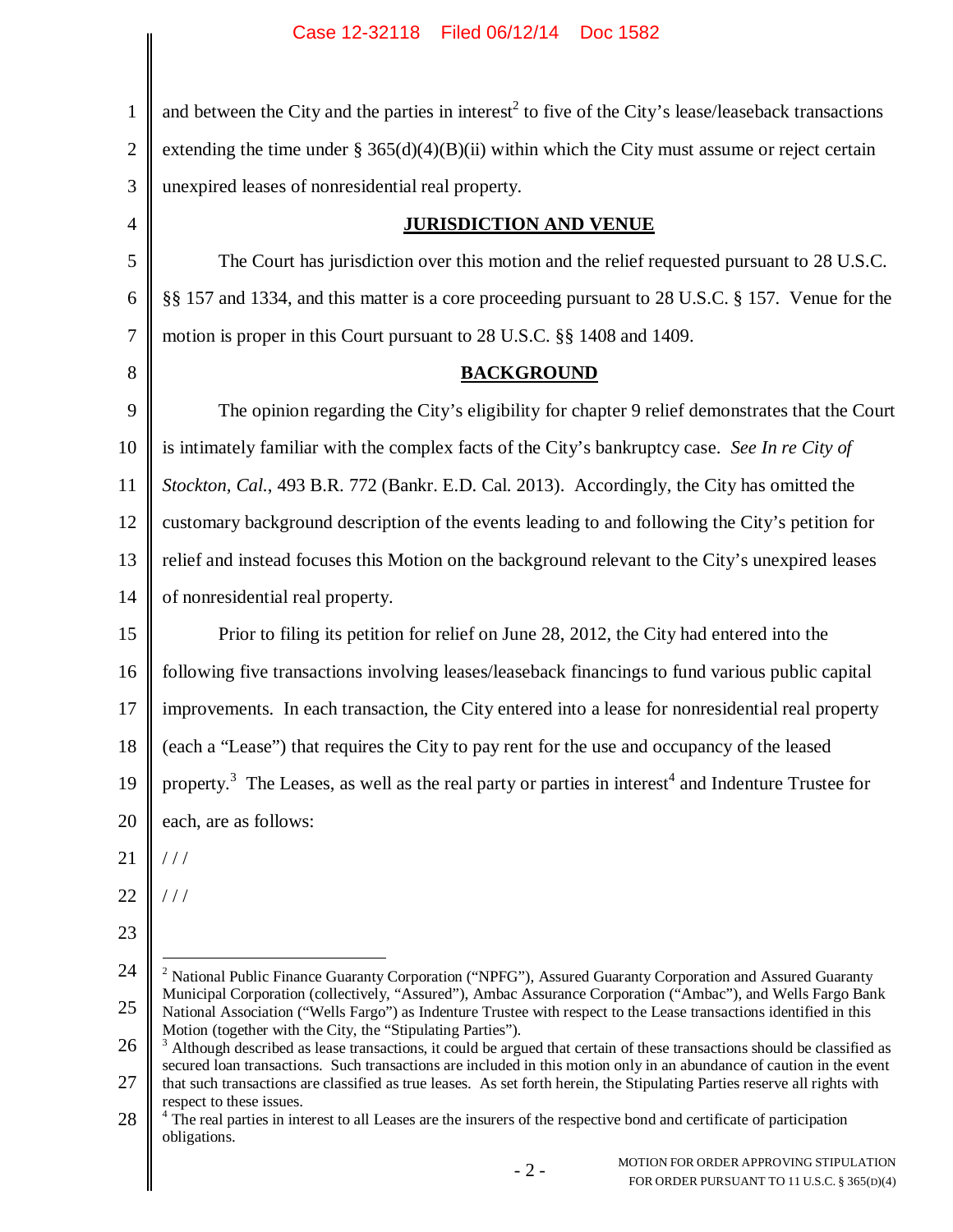| 1                             | Lease                                                                                                                                                                                                                                                                                                                                                                                                                     | <b>Real Party or Parties</b><br>in Interest                                                 | <b>Indenture Trustee</b>                                                              |
|-------------------------------|---------------------------------------------------------------------------------------------------------------------------------------------------------------------------------------------------------------------------------------------------------------------------------------------------------------------------------------------------------------------------------------------------------------------------|---------------------------------------------------------------------------------------------|---------------------------------------------------------------------------------------|
| $\mathfrak{2}$<br>3<br>4<br>5 | Lease Agreement, dated as of June 1, 2003, by and<br>between the Stockton Public Financing Authority<br>(the "Authority"), as sublessor, and the City, as<br>sublessee, relating to Certificates of Participation<br>(Redevelopment Housing Projects), Series 2003A<br>and Taxable Series 2003B (the "2003 Lease")                                                                                                        | Ambac Assurance<br>Corporation                                                              | Wells Fargo Bank,<br>National Association<br>("Wells Fargo")                          |
| 6<br>7<br>8<br>9              | Lease Agreement, dated as of March 1, 2004, by<br>and between the Redevelopment Agency of the City<br>of Stockton (the "Agency"), as lessor, and the City,<br>as lessee, relating to Redevelopment Agency of the<br>City of Stockton Revenue Bonds, Series 2004<br>(Stockton Events Center-Arena Project) (the "2004<br>Arena Lease") as amended                                                                          | <b>National Public Finance</b><br><b>Guaranty Corporation</b><br>("NPEG")                   | <b>Wells Fargo</b>                                                                    |
| 10<br>11<br>12<br>13          | Lease Agreement, dated as of June 1, 2004, by and<br>between the Authority, as lessor, and the City, as<br>lessee, relating to Stockton Public Financing<br>Authority Lease Revenue Bonds, Series 2004<br>(Parking and Capital Projects) (the "2004 Parking<br>Lease")                                                                                                                                                    | <b>NPFG</b>                                                                                 | Wells Fargo                                                                           |
| 14<br>15<br>16                | Lease Agreement, dated as of March 1, 2006, by<br>and between the Authority, as lessor, and the City,<br>as lessee, relating to Stockton Public Financing<br>Authority 2006 Lease Revenue Refunding Bonds,<br>Series A (the "2006 Lease")                                                                                                                                                                                 | <b>NPFG</b>                                                                                 | Wells Fargo                                                                           |
| 17<br>18<br>19<br>20<br>21    | Lease Agreement, dated as of November 1, 2007, by<br>and between the Authority, as lessor, and the City,<br>as lessee, relating to Stockton Public Financing<br>Authority Variable Rate Demand Lease Revenue<br>Bonds, 2007 Series A (Building Acquisition<br>Financing Project) and Taxable Variable Rate<br>Demand Lease Revenue Bonds, 2007 Series B<br>(Building Acquisition Financing Project) (the "2007<br>Lease") | <b>Assured Guaranty</b><br>Corporation; Assured<br><b>Guaranty Municipal</b><br>Corporation | <b>Wells Fargo</b>                                                                    |
| 22<br>23<br>24                | While each Lease <sup>5</sup> differs from the others in some respects, the various financings and<br>their Leases share the same fundamental structure: To accomplish each transaction, the City                                                                                                                                                                                                                         |                                                                                             |                                                                                       |
| 25                            |                                                                                                                                                                                                                                                                                                                                                                                                                           |                                                                                             |                                                                                       |
| 26                            | leased nonresidential real property to either the Authority or the Agency (each a "PFA"), and the<br>PFA subleased the property back to the City. The PFA then assigned its right to receive rental                                                                                                                                                                                                                       |                                                                                             |                                                                                       |
| 27<br>28                      | <sup>5</sup> Copies of the Leases were attached as exhibits to the Declaration Of Vanessa Burke In Support Of City Of<br>Stockton's Motion For Order Pursuant To 11 U.S.C. § 365(d)(4) Extending Time Within Which The City Must<br>Assume Or Reject Unexpired Leases Of Nonresidential Real Property [Dkt. Nos. 984-87].                                                                                                 |                                                                                             |                                                                                       |
|                               | $-3-$                                                                                                                                                                                                                                                                                                                                                                                                                     |                                                                                             | MOTION FOR ORDER APPROVING STIPULATION<br>FOR ORDER PURSUANT TO 11 U.S.C. § 365(D)(4) |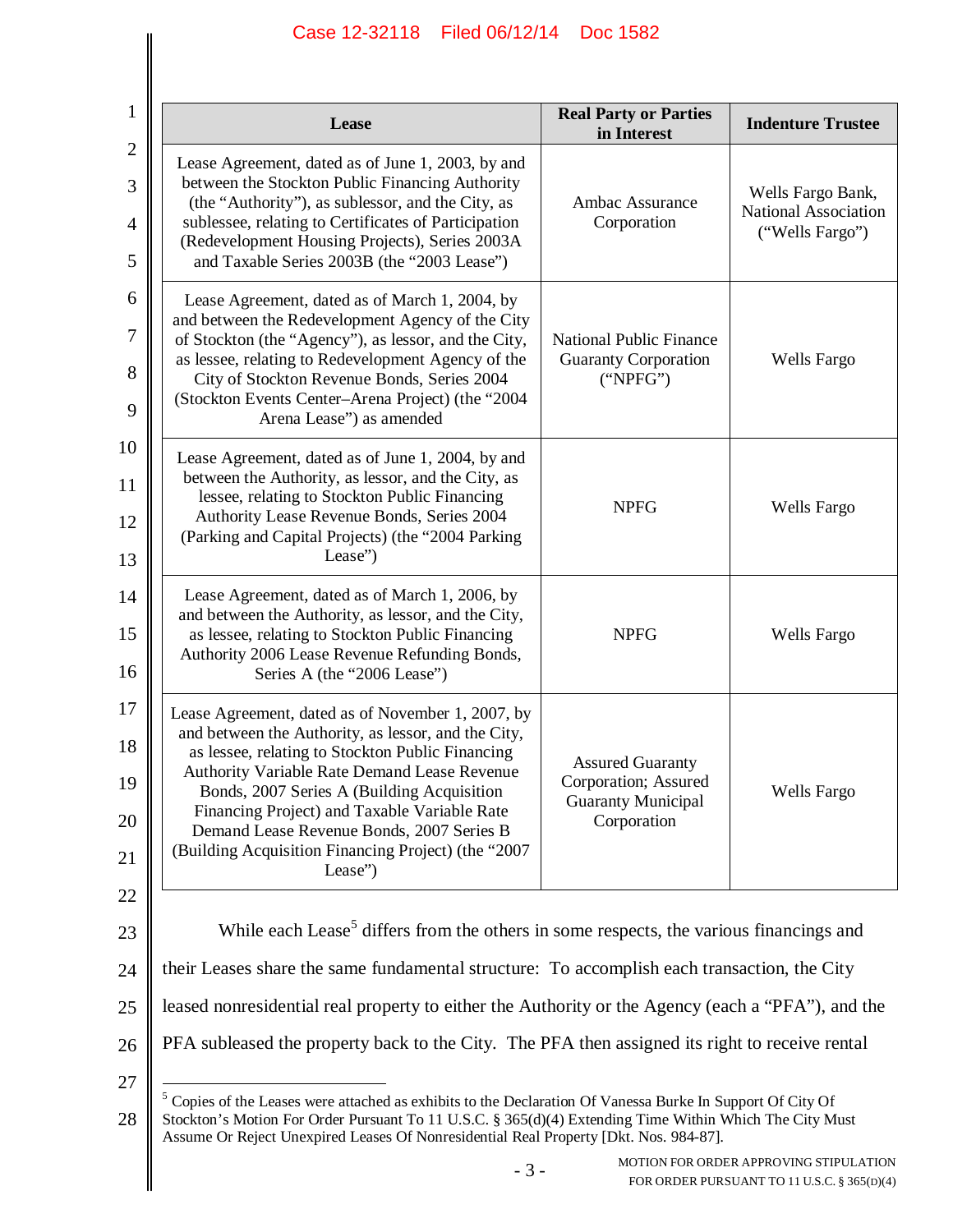1 2 3 4 payments (along with certain other rights relevant to the enforcement of remedies) under the applicable Lease to a trustee. Finally, the PFA issued bonds, or the trustee issued certificates of participation ("COPs"), and transferred the proceeds to the City for expenditure on capital improvements.

5 6 7 8 Payment of the principal of and interest on the bonds and COPs is made through the applicable trustee, pursuant to, inter alia, the terms of the related indenture or trust agreement, from the proceeds of rental payments received from the City pursuant to the terms of the applicable Lease and related assignment.<sup>6</sup>

9 10 11 12 13 14 15 16 Pursuant to § 365(d)(4)(A), which is incorporated into chapter 9 cases by § 901(a), the City was initially required to decide whether to assume or reject its unexpired leases of nonresidential property within 120 days of the entry of the order for relief. The Court's entry of its order for relief on April 1, 2013 [Dkt. No. 843] triggered the 120-day period, giving the City until July 30, 2013, to assume or reject its unexpired leases of nonresidential real property. Section 365(d)(4)(B) allows bankruptcy courts to extend the initial 120-day period, in the first instance upon a motion for cause brought by the debtor to extend the deadline by 90 days, and in all subsequent instances upon the prior written consent of the respective lessors.

17 18 19 20 21 22 23 24 25 26 On July 5, 2013, the City moved, by its Revised And Amended Motion For Order Pursuant To 11 U.S.C. § 365(d)(4) Extending Time Within Which The City Must Assume Or Reject Unexpired Leases Of Nonresidential Real Property [Dkt. No. 993] ("For Cause Extension Motion") for a 90-day extension under  $\S 365(d)(4)(B)(i)$ . No party in interest opposed such motion. On July 24, 2013, the Court granted the For Cause Extension Motion, establishing a new deadline of October 28, 2013 for the City to assume or reject its leases of nonresidential real property. *See* Order Pursuant To 11 U.S.C. § 365(d)(4) Extending The Time Within Which The City Must Assume Or Reject Unexpired Leases Of Nonresidential Real Property [Dkt. No. 1033] ("For Cause Extension Order"). All subsequent extensions of this deadline could be made only upon the prior written consent of the individual lessors. *See* § 365(d)(4)(B)(ii).

27

<sup>28</sup>  $6$  The descriptions of the transaction structure are included in this Motion for summary purposes only. In the event of any inconsistency between such descriptions and the relevant underlying documents, the underlying documents shall control.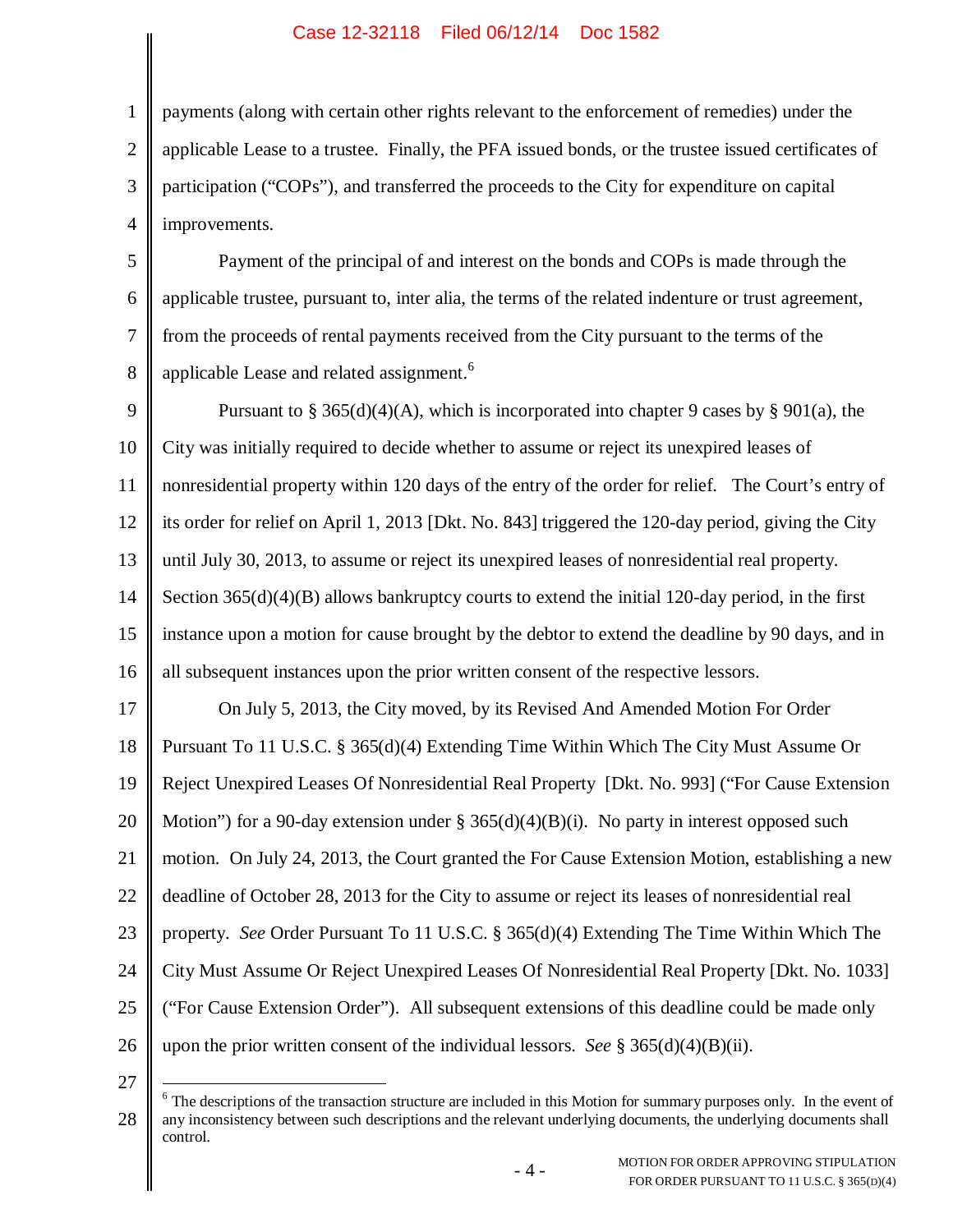$\parallel$ 

 $\parallel$ 

| $\mathbf{1}$   | On October 14, 2013, the City moved, by its Motion For Order Approving Stipulation For                |
|----------------|-------------------------------------------------------------------------------------------------------|
| $\overline{2}$ | Order Pursuant To 11 U.S.C. § 365(d)(4) Further Extending Time Within Which To Assume Or              |
| 3              | Reject Unexpired Leases Of Nonresidential Real Property [Dkt. No. 1143] ("First Stipulated            |
| $\overline{4}$ | Extension Motion") for a 120-day extension under $\S 365(d)(4)(B)(ii)$ . On October 16, 2013, upon    |
| 5              | the prior written consent of the individual lessors, the Court granted the First Stipulated Extension |
| 6              | Motion, establishing a new deadline of February 25, 2014 for the City to assume or reject its         |
| 7              | leases of nonresidential real property. See Order Approving Stipulation Pursuant To 11 U.S.C. §       |
| 8              | 365(d)(4) Further Extending Time Within Which To Assume Or Reject Unexpired Leases Of                 |
| 9              | Non-Residential Real Property [Dkt. No. 1154] ("First Stipulated Extension Order").                   |
| 10             | On February 4, 2014, the City moved, by its Motion For Order Approving Stipulation For                |
| 11             | Order Pursuant To 11 U.S.C. § 365(d)(4) Further Extending Time Within Which To Assume Or              |
| 12             | Reject Unexpired Leases Of Nonresidential Real Property [Dkt. No. 1245] ("Second Stipulated           |
| 13             | Extension Motion") for a 125-day extension under $\S 365(d)(4)(B)(ii)$ . On February 7, 2014, upon    |
| 14             | the prior written consent of the individual lessors, the Court granted the Second Stipulated          |
| 15             | Extension Motion, establishing a new deadline of June 30, 2014 for the City to assume or reject       |
| 16             | its leases of nonresidential real property. See Order Approving Stipulation Pursuant To 11 U.S.C.     |
| 17             | § 365(d)(4) Further Extending Time Within Which To Assume Or Reject Unexpired Leases Of               |
| 18             | Non-Residential Real Property [Dkt. No. 1251] ("Second Stipulated Extension Order").                  |
| 19             | RELIEF REQUESTED AND BASIS THEREFORE                                                                  |
| 20             | By this Motion, the City seeks an order pursuant to $\S 365(d)(4)(B)(ii)$ approving the               |
| 21             | attached stipulation to extend the time within which the City must assume or reject the Leases by     |
| 22             | 123 days, from June 30, 2014, through and including October 31, 2014.                                 |
| 23             | The City continues to grapple with complex and time-consuming issues in this Case.                    |
| 24             | Many of such issues relating to the Leases were addressed through the mediation process               |
| 25             | conducted by Judge Elizabeth Perris. As evidenced by the first amended plan as modified filed         |
| 26             | by the City on June 2, 2014, the mediation process resulted in agreements between the City and        |
| 27             | several creditors holding significant claims against the City.                                        |
| 28             | //                                                                                                    |
|                | MOTION FOR ORDER APPROVING STIPULATION<br>$-5-$<br>FOR ORDER PURSUANT TO 11 U.S.C. § 365(D)(4)        |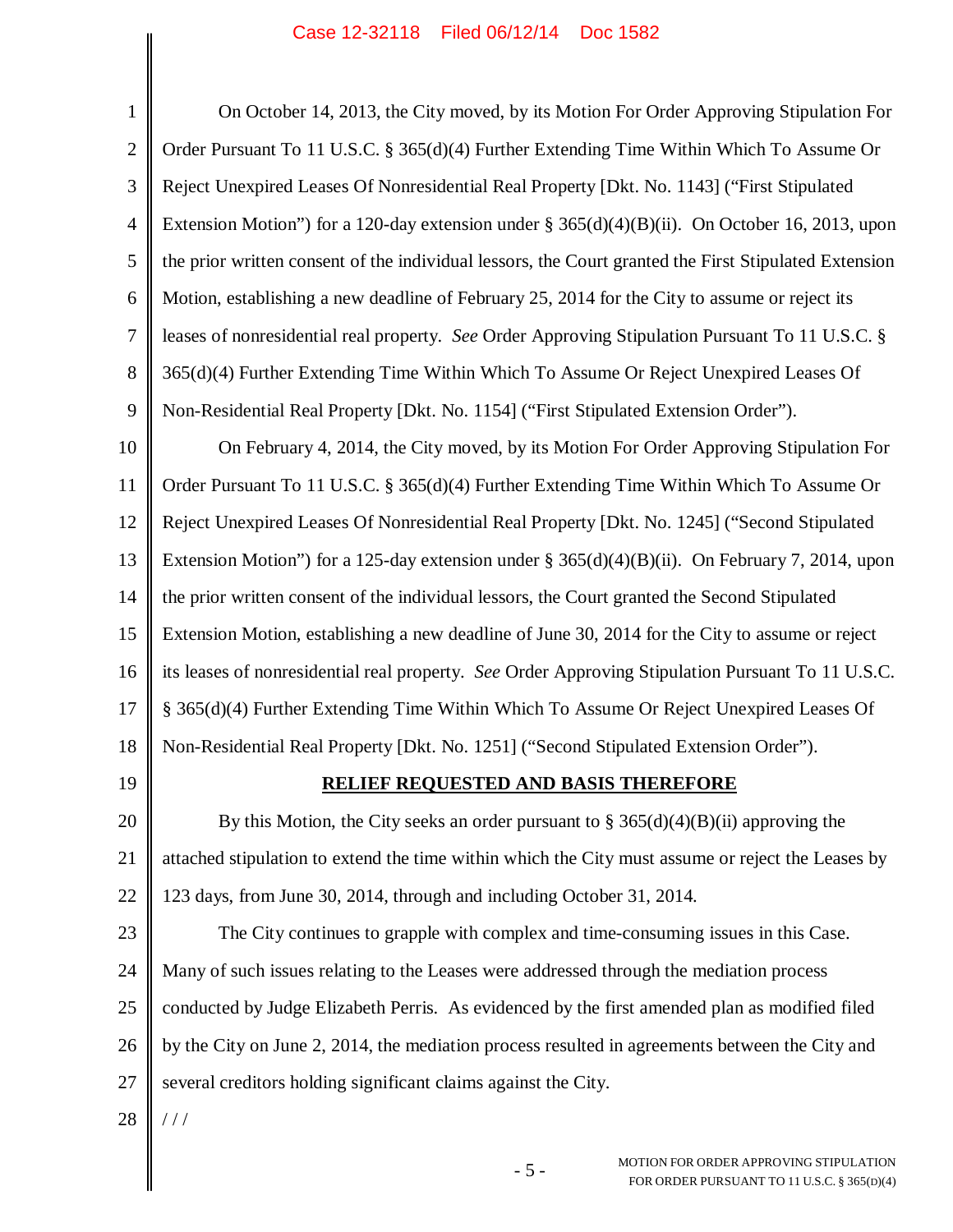$\parallel$ 

| $\mathbf{1}$   | But no plan has been confirmed. In light of the ongoing uncertainty about the future                   |  |
|----------------|--------------------------------------------------------------------------------------------------------|--|
| $\mathfrak{2}$ | course of this case, and in light of the complex potential issues, a further extension is necessary in |  |
| 3              | order to let the negotiations and plan confirmation process play out. Litigation of these disputes,    |  |
| $\overline{4}$ | in addition to the numerous other issues surrounding the Leases, would entail great expense both       |  |
| 5              | in terms of time and dollars.                                                                          |  |
| 6              | It would thus cause significant prejudice to the City and to the other Stipulating Parties if          |  |
| 7              | the City was forced to make a determination regarding assumption or rejection at this time. The        |  |
| 8              | Stipulating Parties, and each of them, are therefore of the belief that a further extension of the     |  |
| 9              | time for the City to assume or reject the Leases is appropriate and in the best interest of all        |  |
| 10             | interested parties.                                                                                    |  |
| 11             | <b>COMPLETE RESERVATION OF RIGHTS</b>                                                                  |  |
| 12             | This Motion requests no relief other than the extension of time for the City to assume or              |  |
| 13             | reject the Leases. The Stipulating Parties, and each of them, reserve all rights, defenses and         |  |
| 14             | arguments other than those solely with respect to the extension of the time within which the City      |  |
| 15             | must assume or reject the Leases. The rights reserved by the Stipulating Parties include, but are      |  |
| 16             | not limited to, the following: (1) all rights, defenses and arguments as to whether the Leases are     |  |
| 17             | "leases" within the meaning of § 365; and (2) all rights, defenses and arguments with respect to       |  |
| 18             | the unlawful detainer suits against the City in the California Superior Court for the County of San    |  |
| 19             | Joaquin, case numbers 39-2012-00277622-CU-UD-STK and 39-2012-280741-CU-UD-STK.                         |  |
| 20             | Moreover, no party in interest waives any rights, defenses and arguments by virtue of any failure      |  |
| 21             | to seek payment under the Leases during the periods prior to the assumption or rejection of the        |  |
| 22             | Leases, and there shall be no implication drawn from or prejudice resulting from any party's           |  |
| 23             | failure to seek such payment.                                                                          |  |
| 24             | //                                                                                                     |  |
| 25             | //                                                                                                     |  |
| 26             | //                                                                                                     |  |
| 27             | //                                                                                                     |  |
| 28             | //                                                                                                     |  |
|                | MOTION FOR ORDER APPROVING STIPULATION<br>$-6-$<br>FOR ORDER PURSUANT TO 11 U.S.C. § 365(D)(4)         |  |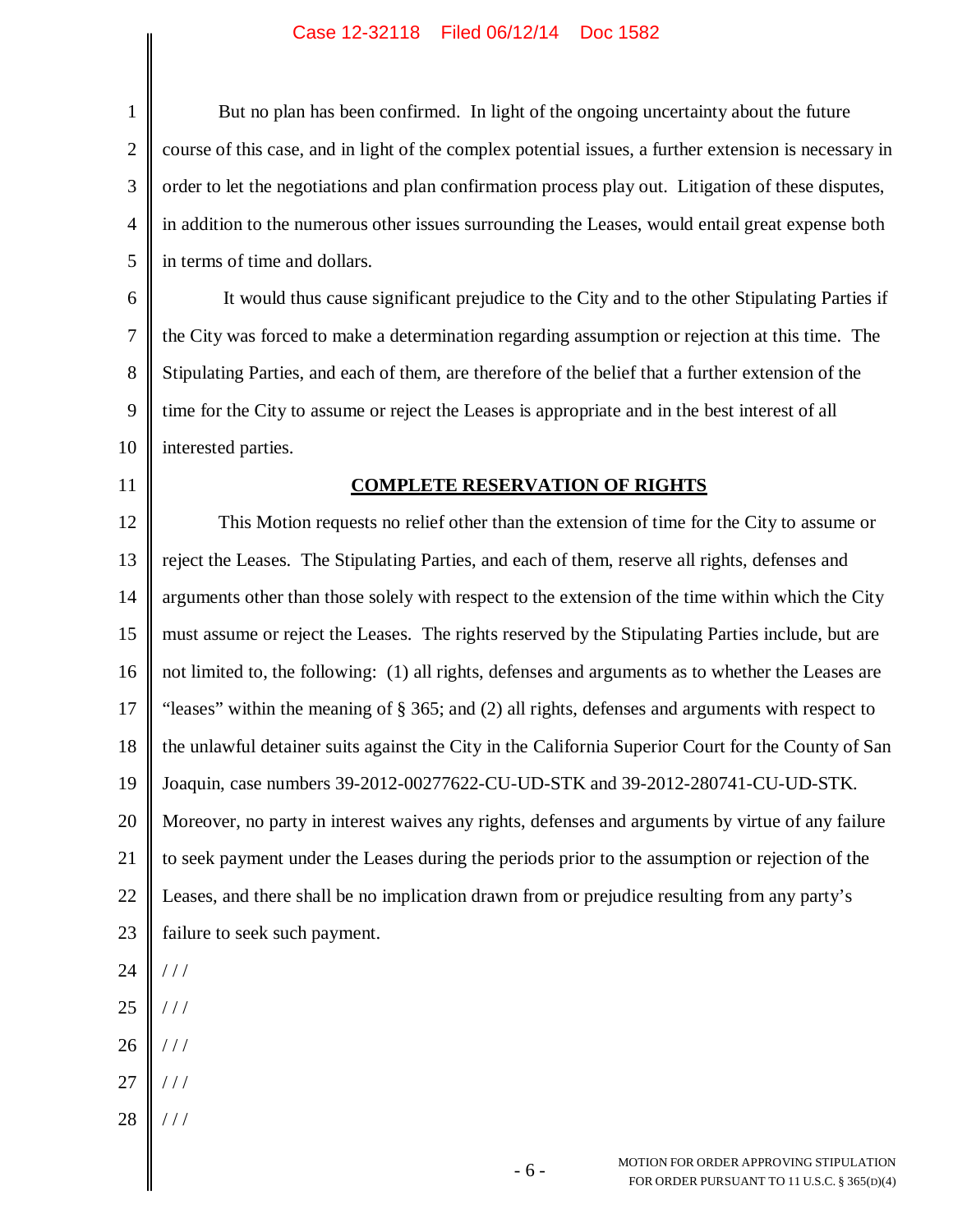|                | Case 12-32118    Filed 06/12/14    Doc 1582                                                      |                                                                                                |                                                                                       |
|----------------|--------------------------------------------------------------------------------------------------|------------------------------------------------------------------------------------------------|---------------------------------------------------------------------------------------|
| $\mathbf{1}$   |                                                                                                  | <b>CONCLUSION</b>                                                                              |                                                                                       |
| $\overline{2}$ | For the foregoing reasons, the City requests that the Court enter an order approving the         |                                                                                                |                                                                                       |
| $\mathfrak{Z}$ | attached stipulation to extend the time for the City to assume or reject its unexpired leases of |                                                                                                |                                                                                       |
| $\overline{4}$ |                                                                                                  |                                                                                                |                                                                                       |
| 5              | such other and further relief as the Court deems proper.                                         | nonresidential real property by 123 days, through and including October 31, 2014, and granting |                                                                                       |
| 6              |                                                                                                  |                                                                                                |                                                                                       |
| $\overline{7}$ | Dated: June 12, 2014                                                                             |                                                                                                | MARC A. LEVINSON<br>NORMAN C. HILE                                                    |
| 8              |                                                                                                  |                                                                                                | PATRICK B. BOCASH<br>Orrick, Herrington & Sutcliffe LLP                               |
| 9              |                                                                                                  |                                                                                                |                                                                                       |
| 10             |                                                                                                  | By: $\qquad \qquad$                                                                            | /s/ Marc A. Levinson                                                                  |
| 11             |                                                                                                  |                                                                                                | <b>MARC A. LEVINSON</b><br>Attorneys for Debtor                                       |
| 12             |                                                                                                  |                                                                                                | City of Stockton                                                                      |
| 13             |                                                                                                  |                                                                                                |                                                                                       |
| 14             |                                                                                                  |                                                                                                |                                                                                       |
| 15             |                                                                                                  |                                                                                                |                                                                                       |
| 16             |                                                                                                  |                                                                                                |                                                                                       |
| 17             |                                                                                                  |                                                                                                |                                                                                       |
| 18             |                                                                                                  |                                                                                                |                                                                                       |
| 19             |                                                                                                  |                                                                                                |                                                                                       |
| 20             |                                                                                                  |                                                                                                |                                                                                       |
| 21             |                                                                                                  |                                                                                                |                                                                                       |
| 22             |                                                                                                  |                                                                                                |                                                                                       |
| 23             |                                                                                                  |                                                                                                |                                                                                       |
| 24             |                                                                                                  |                                                                                                |                                                                                       |
| 25             |                                                                                                  |                                                                                                |                                                                                       |
| 26             |                                                                                                  |                                                                                                |                                                                                       |
| 27             |                                                                                                  |                                                                                                |                                                                                       |
| 28             |                                                                                                  |                                                                                                |                                                                                       |
|                | OHSUSA:758246016.1                                                                               | $-7-$                                                                                          | MOTION FOR ORDER APPROVING STIPULATION<br>FOR ORDER PURSUANT TO 11 U.S.C. § 365(D)(4) |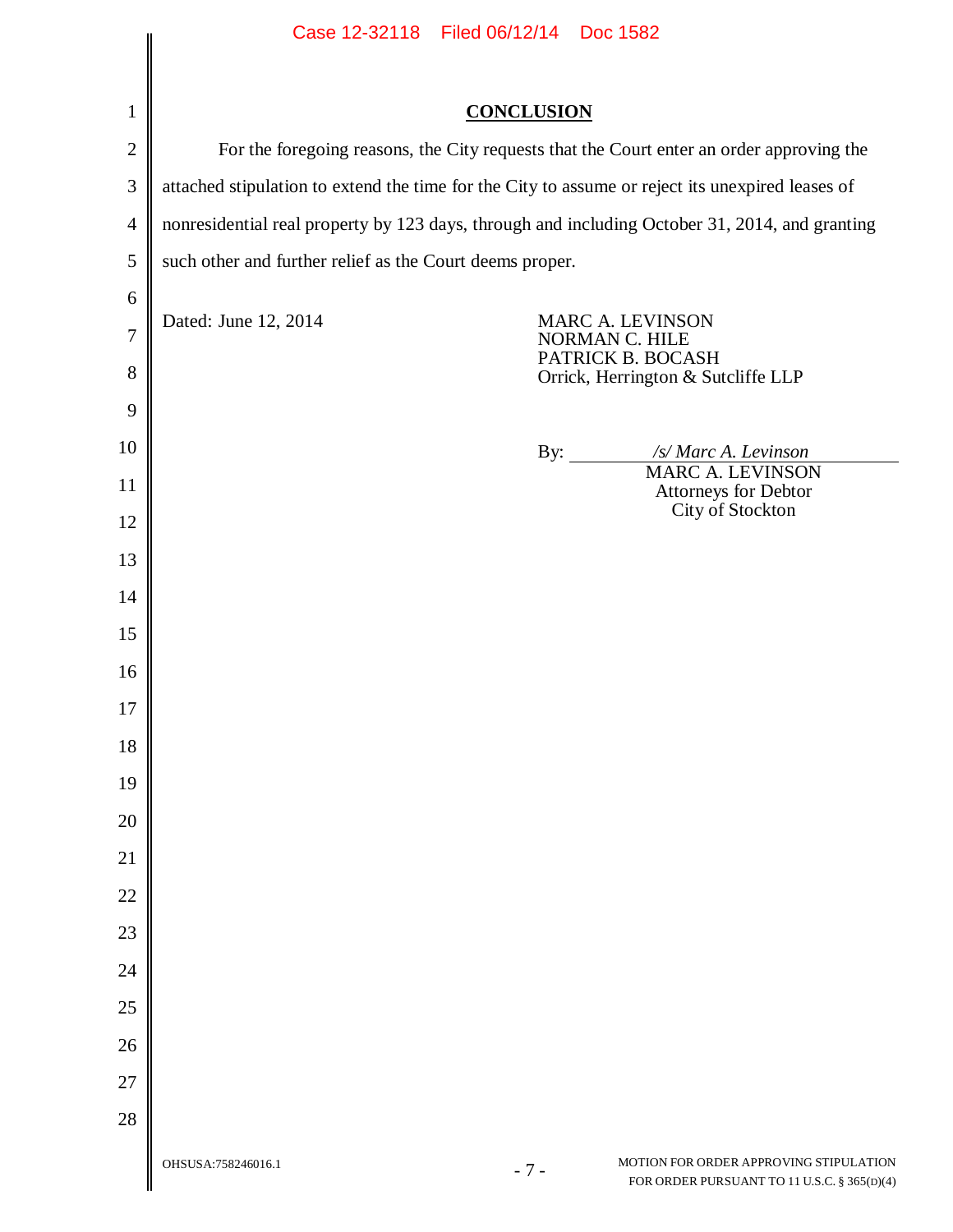# **Exhibit A**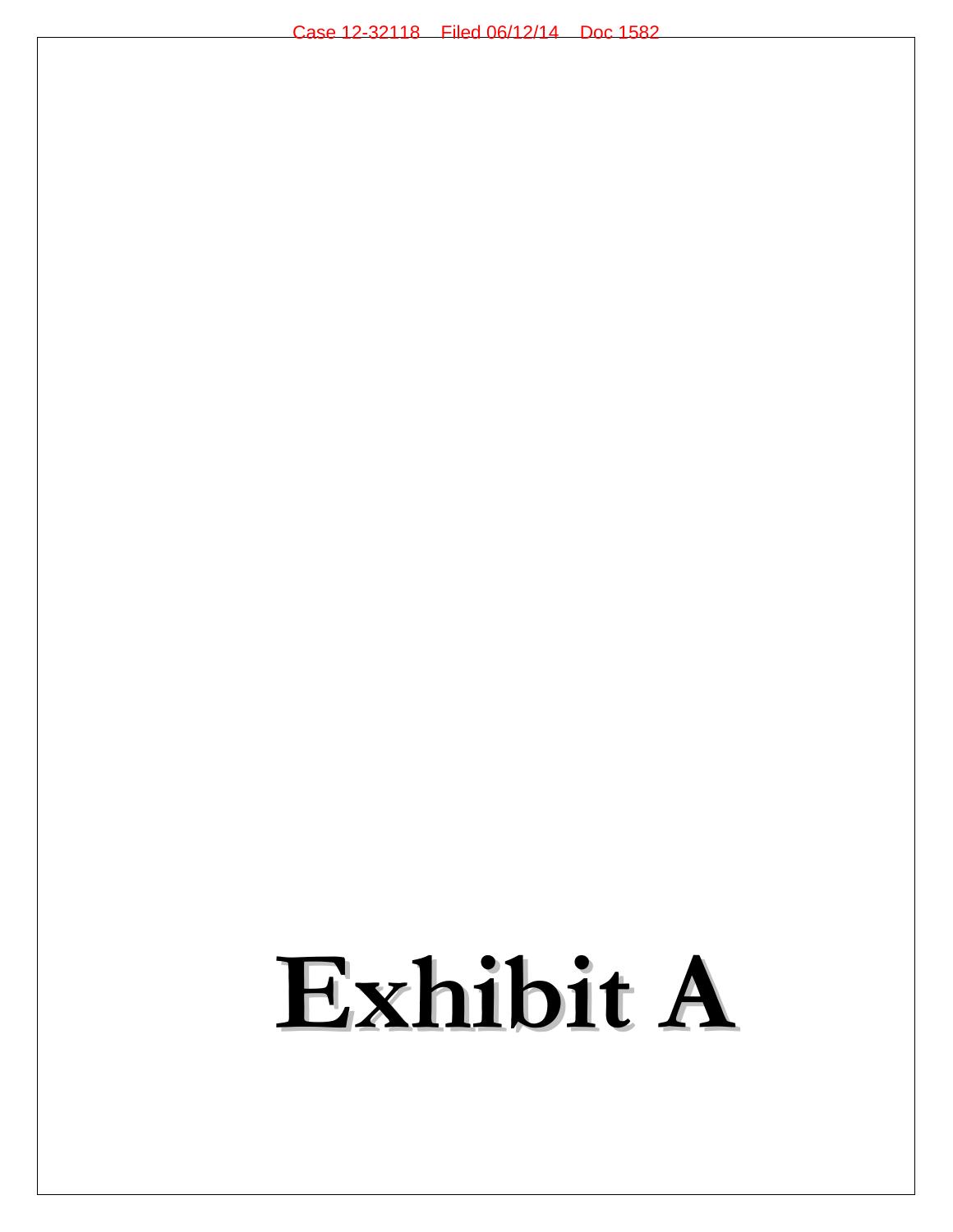|                | Case 12-32118 Filed 06/12/14 Doc 1582                                                      |                                                                                                                            |  |
|----------------|--------------------------------------------------------------------------------------------|----------------------------------------------------------------------------------------------------------------------------|--|
|                | 7                                                                                          |                                                                                                                            |  |
| 1              | MARC A. LEVINSON (STATE BAR NO. 57613)                                                     |                                                                                                                            |  |
| $\overline{2}$ | malevinson@orrick.com<br>NORMAN C. HILE (STATE BAR NO. 57299)                              |                                                                                                                            |  |
| 3              | nhile@orrick.com<br>PATRICK B. BOCASH (STATE BAR NO. 262763)                               |                                                                                                                            |  |
| 4              | pbocash@orrick.com<br>ORRICK, HERRINGTON & SUTCLIFFE LLP                                   |                                                                                                                            |  |
| 5              | 400 Capitol Mall, Suite 3000<br>Sacramento, California 95814-4497                          |                                                                                                                            |  |
| 6              | Telephone: +1-916-447-9200<br>Facsimile: $+1-916-329-4900$                                 |                                                                                                                            |  |
| $\tau$         | <b>Attorneys for Debtor</b>                                                                |                                                                                                                            |  |
| 8              | City of Stockton                                                                           |                                                                                                                            |  |
| 9              | UNITED STATES BANKRUPTCY COURT                                                             |                                                                                                                            |  |
| 10             | EASTERN DISTRICT OF CALIFORNIA                                                             |                                                                                                                            |  |
| 11             | <b>SACRAMENTO DIVISION</b>                                                                 |                                                                                                                            |  |
| 12             |                                                                                            |                                                                                                                            |  |
| 13             | In re:                                                                                     | Case No. 2012-32118                                                                                                        |  |
| 14             | CITY OF STOCKTON, CALIFORNIA,                                                              | D.C. No. OHS-19                                                                                                            |  |
| 15             | Debtor.                                                                                    | Chapter 9                                                                                                                  |  |
| 16             |                                                                                            | <b>STIPULATION FOR ORDER</b><br><b>PURSUANT TO 11 U.S.C. § 365(d)(4)</b>                                                   |  |
| 17             |                                                                                            | <b>FURTHER EXTENDING TIME</b><br>WITHIN WHICH TO ASSUME OR                                                                 |  |
| 18             |                                                                                            | <b>REJECT UNEXPIRED LEASES OF</b><br><b>NONRESIDENTIAL REAL</b>                                                            |  |
| 19             |                                                                                            | <b>PROPERTY</b>                                                                                                            |  |
| 20             |                                                                                            | June 19, 2014<br>Date:<br>Time:<br>9:30 a.m.                                                                               |  |
| 21             |                                                                                            | Courtroom 35<br>Dept:<br>Judge:<br>Hon. Christopher M. Klein                                                               |  |
| 22             |                                                                                            |                                                                                                                            |  |
| 23             |                                                                                            |                                                                                                                            |  |
| 24             |                                                                                            | The City of Stockton, California (the "City"), the debtor in the above-captioned chapter 9                                 |  |
| 25             | bankruptcy case, National Public Finance Guaranty Corporation ("NPFG"), Assured Guaranty   |                                                                                                                            |  |
| 26             | Corporation and Assured Guaranty Municipal Corporation (collectively, "Assured"), Ambac    |                                                                                                                            |  |
| 27             | Assurance Corporation ("Ambac"), and Wells Fargo Bank National Association ("Wells Fargo") | STIPULATION FOR ORDER PURSUANT TO 11 U.S.C.                                                                                |  |
| 28             |                                                                                            | § 365(D)(4) FURTHER EXTENDING TIME WITHIN<br>WHICH TO ASSUME OR REJECT UNEXPIRED<br>LEASES OF NONRESIDENTIAL REAL PROPERTY |  |
|                |                                                                                            |                                                                                                                            |  |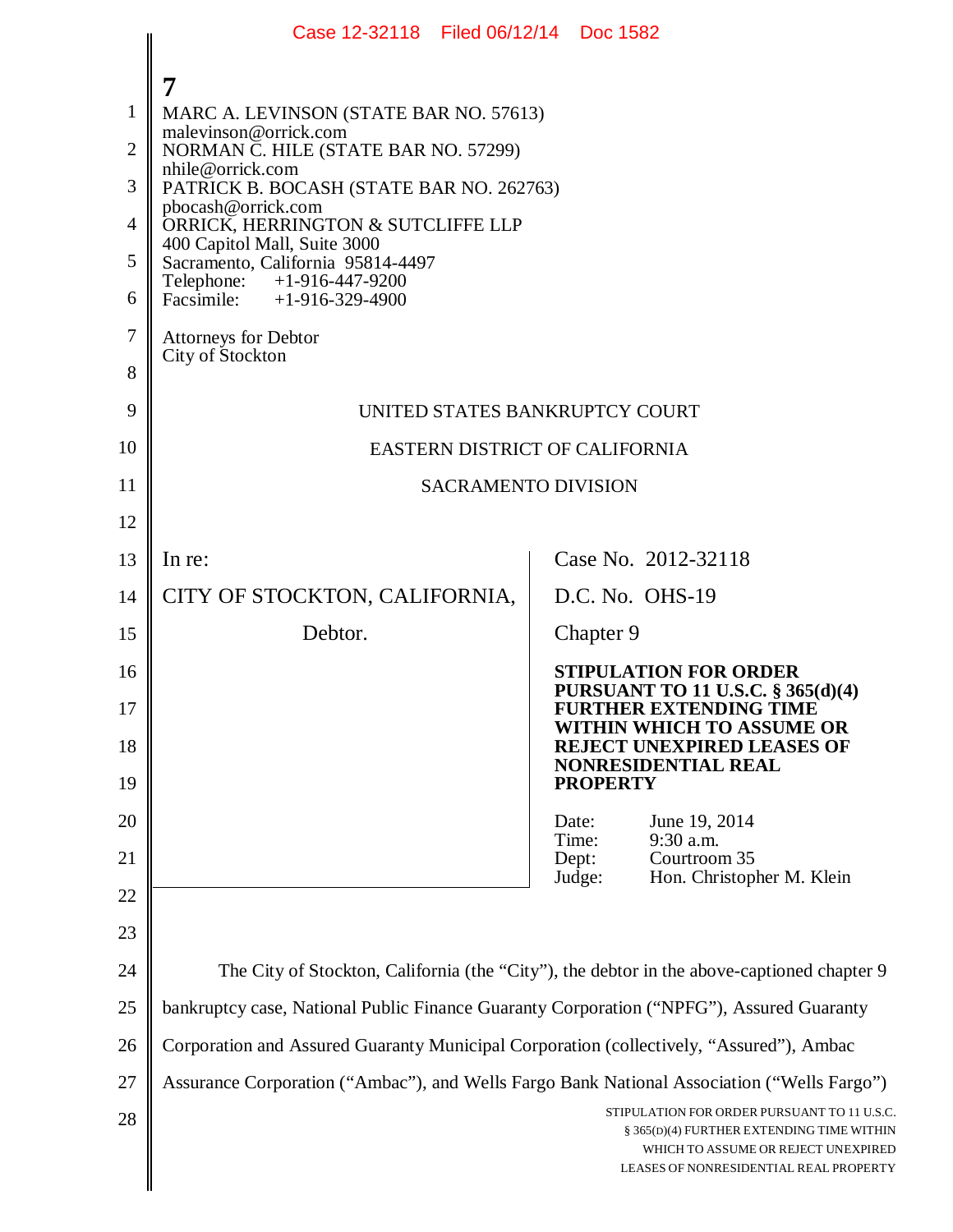as Indenture Trustee with respect to the Lease transactions identified in Recital A below (all

2 together, the "Stipulating Parties"), by and through their respective attorneys of record, seek an

3 order approving the following stipulation (this "Stipulation") extending the time under

4 Bankruptcy Code §  $365(d)(4)(B)(ii)$  within which the City must assume or reject certain

5 6

1

# **RECITALS**

# 7

# **A. The City's Lease/Leaseback Financings**

unexpired leases of nonresidential real property.

8 9 10 11 12 13 Prior to filing its petition for relief on June 28, 2012, the City had entered into the following five transactions involving leases/leaseback financings to fund various public capital improvements. In each transaction, the City entered into a lease for nonresidential real property (each a "Lease") that requires the City to pay rent for the use and occupancy of the leased property. The Leases, as well as the real party or parties in interest and Indenture Trustee for each, are as follows:

 $14$ 

| 15 | Lease                                                                                                      | <b>Real Party or Parties</b><br>in Interest                   | <b>Indenture Trustee</b>                    |
|----|------------------------------------------------------------------------------------------------------------|---------------------------------------------------------------|---------------------------------------------|
| 16 | Lease Agreement, dated as of June 1, 2003, by and                                                          |                                                               |                                             |
| 17 | between the Stockton Public Financing Authority<br>(the "Authority"), as sublessor, and the City, as       | Ambac Assurance                                               | Wells Fargo Bank,<br>National Association   |
| 18 | sublessee, relating to Certificates of Participation<br>(Redevelopment Housing Projects), Series 2003A     | Corporation                                                   | ("Wells Fargo")                             |
| 19 | and Taxable Series 2003B (the "2003 Lease")                                                                |                                                               |                                             |
| 20 | Lease Agreement, dated as of March 1, 2004, by<br>and between the Redevelopment Agency of the City         |                                                               |                                             |
| 21 | of Stockton (the "Agency"), as lessor, and the City,<br>as lessee, relating to Redevelopment Agency of the | <b>National Public Finance</b><br><b>Guaranty Corporation</b> | <b>Wells Fargo</b>                          |
| 22 | City of Stockton Revenue Bonds, Series 2004<br>(Stockton Events Center-Arena Project) (the "2004           | ("NPEG")                                                      |                                             |
| 23 | Arena Lease") as amended                                                                                   |                                                               |                                             |
| 24 | Lease Agreement, dated as of June 1, 2004, by and<br>between the Authority, as lessor, and the City, as    |                                                               |                                             |
| 25 | lessee, relating to Stockton Public Financing                                                              | <b>NPFG</b>                                                   | Wells Fargo                                 |
| 26 | Authority Lease Revenue Bonds, Series 2004<br>(Parking and Capital Projects) (the "2004 Parking            |                                                               |                                             |
| 27 | Lease")                                                                                                    |                                                               |                                             |
| 28 |                                                                                                            |                                                               | STIPULATION FOR ORDER PURSUANT TO 11 U.S.C. |

# § 365(D)(4) FURTHER EXTENDING TIME WITHIN WHICH TO ASSUME OR REJECT UNEXPIRED LEASES OF NONRESIDENTIAL REAL PROPERTY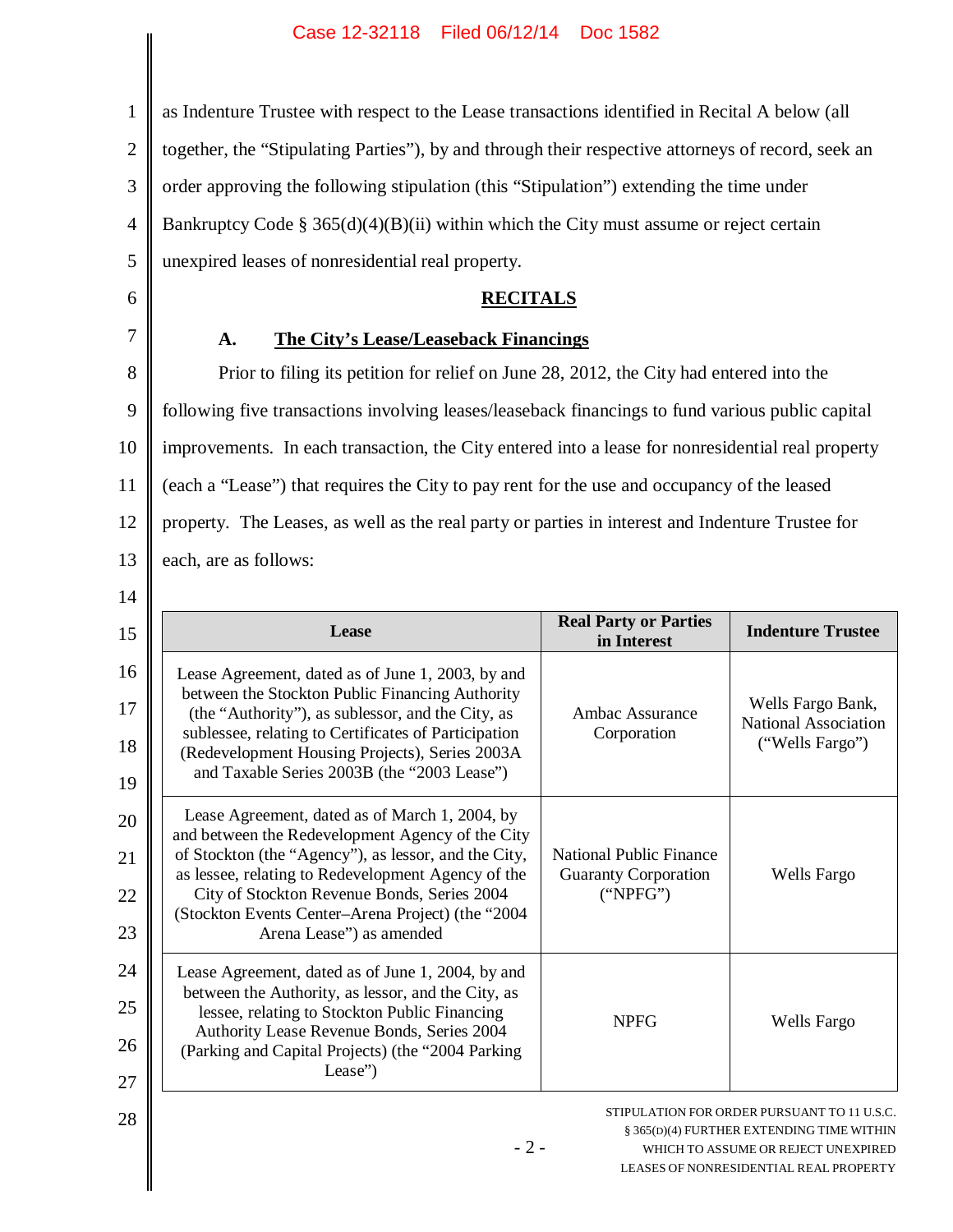$\parallel$ 

| 1                                   | Lease                                                                                                                                                                                                                                                                                                                                                                                                                     | <b>Real Party or Parties</b><br>in Interest                                                 | <b>Indenture Trustee</b> |
|-------------------------------------|---------------------------------------------------------------------------------------------------------------------------------------------------------------------------------------------------------------------------------------------------------------------------------------------------------------------------------------------------------------------------------------------------------------------------|---------------------------------------------------------------------------------------------|--------------------------|
| $\mathbf{2}$<br>3<br>$\overline{4}$ | Lease Agreement, dated as of March 1, 2006, by<br>and between the Authority, as lessor, and the City,<br>as lessee, relating to Stockton Public Financing<br>Authority 2006 Lease Revenue Refunding Bonds,<br>Series A (the "2006 Lease")                                                                                                                                                                                 | <b>NPFG</b>                                                                                 | Wells Fargo              |
| 5<br>6<br>7<br>8<br>9<br>10         | Lease Agreement, dated as of November 1, 2007, by<br>and between the Authority, as lessor, and the City,<br>as lessee, relating to Stockton Public Financing<br>Authority Variable Rate Demand Lease Revenue<br>Bonds, 2007 Series A (Building Acquisition<br>Financing Project) and Taxable Variable Rate<br>Demand Lease Revenue Bonds, 2007 Series B<br>(Building Acquisition Financing Project) (the "2007<br>Lease") | <b>Assured Guaranty</b><br>Corporation; Assured<br><b>Guaranty Municipal</b><br>Corporation | Wells Fargo              |
| 11                                  |                                                                                                                                                                                                                                                                                                                                                                                                                           |                                                                                             |                          |
| 12                                  | While each Lease differs from the others in some respects, the various financings and their                                                                                                                                                                                                                                                                                                                               |                                                                                             |                          |
| 13                                  | Leases share the same fundamental structure: To accomplish each transaction, the City leased                                                                                                                                                                                                                                                                                                                              |                                                                                             |                          |
| 14                                  | nonresidential real property to either the Authority or the Agency (each a "PFA"), and the PFA                                                                                                                                                                                                                                                                                                                            |                                                                                             |                          |
| 15                                  | subleased the property back to the City. The PFA then assigned its right to receive rental                                                                                                                                                                                                                                                                                                                                |                                                                                             |                          |
| 16                                  | payments (along with certain other rights relevant to the enforcement of remedies) under the                                                                                                                                                                                                                                                                                                                              |                                                                                             |                          |
| 17                                  | applicable Lease to a trustee. Finally, the PFA issued bonds, or the trustee issued certificates of                                                                                                                                                                                                                                                                                                                       |                                                                                             |                          |
| 18                                  | participation ("COPs"), and transferred the proceeds to the City for expenditure on capital                                                                                                                                                                                                                                                                                                                               |                                                                                             |                          |
| 19                                  | improvements.                                                                                                                                                                                                                                                                                                                                                                                                             |                                                                                             |                          |
| 20                                  | Payment of the principal of and interest on the bonds and COPs is made through the                                                                                                                                                                                                                                                                                                                                        |                                                                                             |                          |
| 21                                  | applicable trustee, pursuant to, inter alia, the terms of the related indenture or trust agreement,                                                                                                                                                                                                                                                                                                                       |                                                                                             |                          |
| 22                                  | from the proceeds of rental payments received from the City pursuant to the terms of the                                                                                                                                                                                                                                                                                                                                  |                                                                                             |                          |
| 23                                  | applicable Lease and related assignment. <sup>1</sup>                                                                                                                                                                                                                                                                                                                                                                     |                                                                                             |                          |
| 24                                  | The real parties in interest to all Leases are the insurers of the respective bond and                                                                                                                                                                                                                                                                                                                                    |                                                                                             |                          |
| 25                                  | certificate of participation obligations.                                                                                                                                                                                                                                                                                                                                                                                 |                                                                                             |                          |
| 26<br>27                            | The descriptions of the transaction structure are included in this Stipulation for summary purposes only. In the<br>event of any inconsistency between such descriptions and the relevant underlying documents, the underlying<br>documents shall control.                                                                                                                                                                |                                                                                             |                          |
| 28                                  | STIPULATION FOR ORDER PURSUANT TO 11 U.S.C.<br>§ 365(D)(4) FURTHER EXTENDING TIME WITHIN                                                                                                                                                                                                                                                                                                                                  |                                                                                             |                          |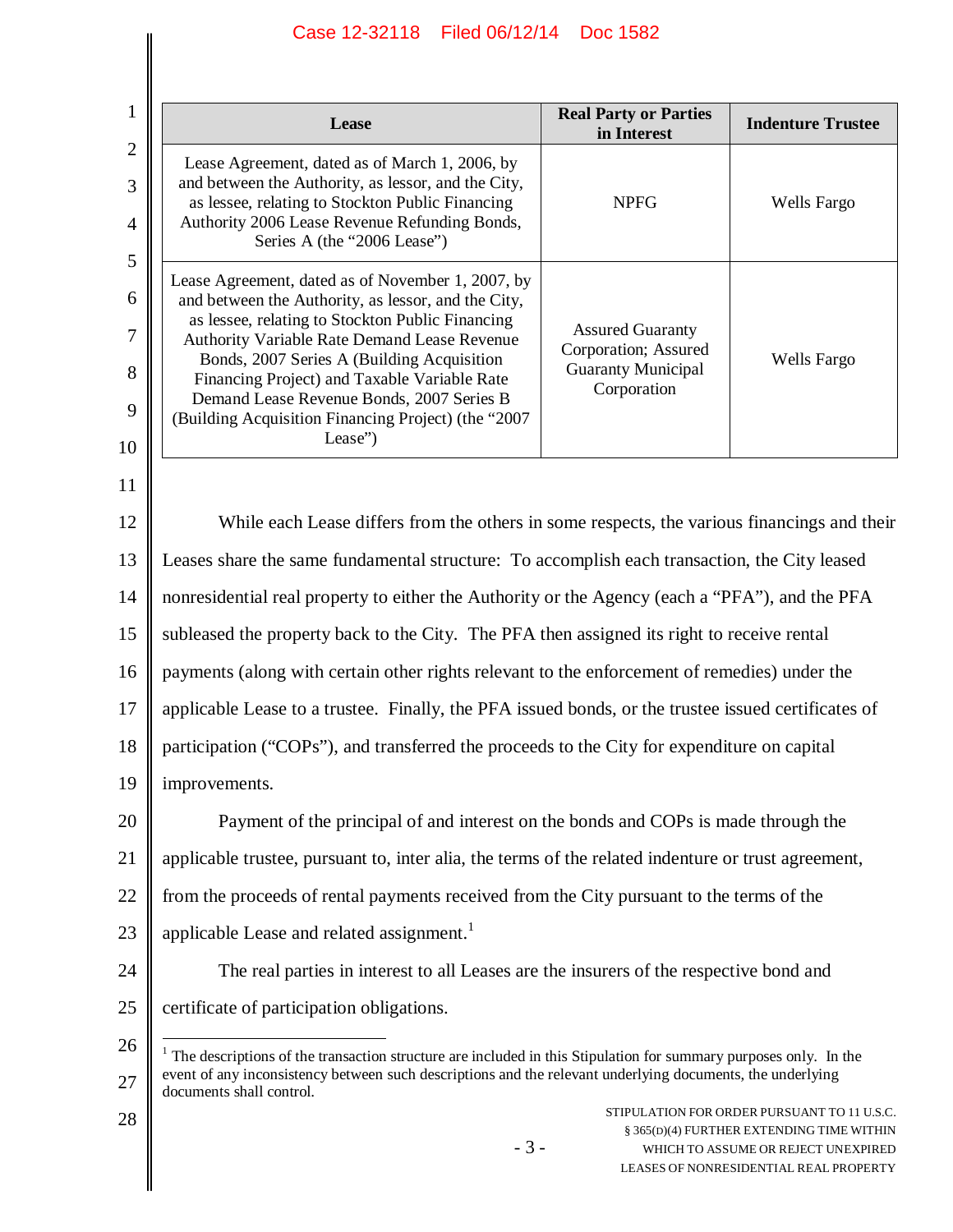1

## **B. Prior Extensions Of The Deadline To Assume Or Reject Leases**

2 3 4 5 6 7 8 9 10 Pursuant to Bankruptcy Code  $\S 365(d)(4)(A)$ , which is incorporated into chapter 9 cases by Bankruptcy Code § 901(a), the City was initially required to decide whether to assume or reject its unexpired leases of nonresidential property within 120 days of the entry of the order for relief. The Court's entry of its order for relief on April 1, 2013 [Dkt. No. 843] triggered the 120 day period, giving the City until July 30, 2013, to assume or reject its unexpired leases of nonresidential real property. Bankruptcy Code § 365(d)(4)(B) allows the Court to extend the period during which the City may assume or reject the Leases, in the first instance upon a motion for cause brought by the City to extend the deadline by 90 days, and in all subsequent instances upon the prior written consent of the respective lessors.

11 12 13 14 15 16 17 18 19 20 On July 5, 2013, the City moved, by its Revised And Amended Motion For Order Pursuant To 11 U.S.C. § 365(d)(4) Extending Time Within Which The City Must Assume Or Reject Unexpired Leases Of Nonresidential Real Property [Dkt. No. 993] ("For Cause Extension Motion") for a 90-day extension under § 365(d)(4)(B)(i). On July 24, 2013, the Court granted the For Cause Extension Motion, establishing a new deadline of October 28, 2013 for the City to assume or reject its leases of nonresidential real property. *See* Order Pursuant To 11 U.S.C. § 365(d)(4) Extending The Time Within Which The City Must Assume Or Reject Unexpired Leases Of Nonresidential Real Property [Dkt. No. 1033] ("For Cause Extension Order"). All subsequent extensions of this deadline could be made only upon the prior written consent of the individual lessors. *See* § 365(d)(4)(B)(ii).

21 22 23 24 25 26 27 On October 14, 2013, the City moved, by its Motion For Order Approving Stipulation For Order Pursuant To 11 U.S.C. § 365(d)(4) Further Extending Time Within Which To Assume Or Reject Unexpired Leases Of Nonresidential Real Property [Dkt. No. 1143] ("First Stipulated Extension Motion") for a 120-day extension under § 365(d)(4)(B)(ii). On October 16, 2013, upon the prior written consent of the individual lessors, the Court granted the First Stipulated Extension Motion, establishing a new deadline of February 25, 2014 for the City to assume or reject its leases of nonresidential real property. *See* Order Approving Stipulation Pursuant To 11 U.S.C. §

28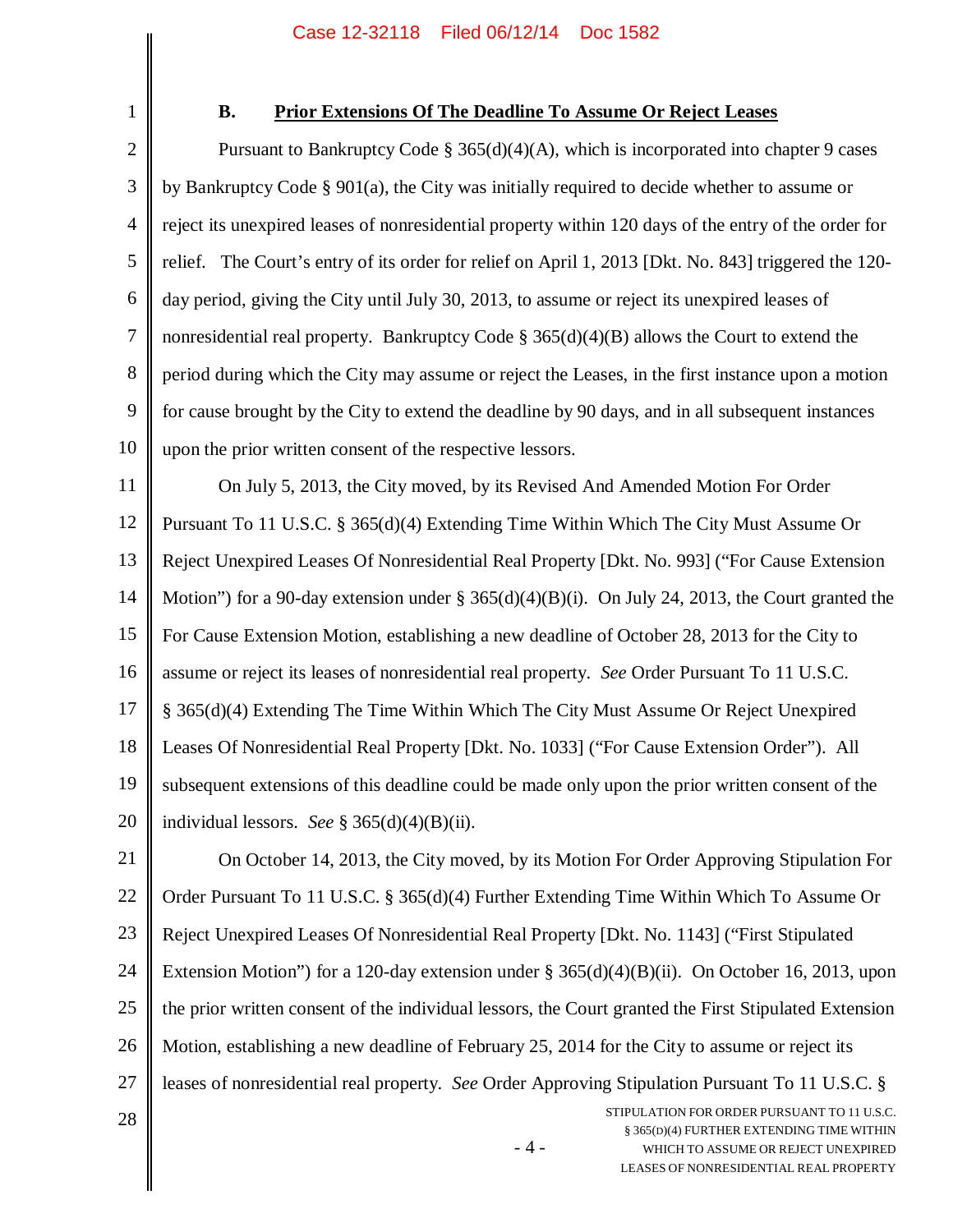- 5 - STIPULATION FOR ORDER PURSUANT TO 11 U.S.C. § 365(D)(4) FURTHER EXTENDING TIME WITHIN WHICH TO ASSUME OR REJECT UNEXPIRED LEASES OF NONRESIDENTIAL REAL PROPERTY 1 2 3 4 5 6 7 8 9 10 11 12 13 14 15 16 17 18 19 20 21 22 23 24 25 26 27 28 365(d)(4) Further Extending Time Within Which To Assume Or Reject Unexpired Leases Of Non-Residential Real Property [Dkt. No. 1154] ("First Stipulated Extension Order"). On February 4, 2014, the City moved, by its Motion For Order Approving Stipulation For Order Pursuant To 11 U.S.C. § 365(d)(4) Further Extending Time Within Which To Assume Or Reject Unexpired Leases Of Nonresidential Real Property [Dkt. No. 1245] ("Second Stipulated Extension Motion") for a 125-day extension under § 365(d)(4)(B)(ii). On February 7, 2014, upon the prior written consent of the individual lessors, the Court granted the Second Stipulated Extension Motion, establishing a new deadline of June 30, 2014 for the City to assume or reject its leases of nonresidential real property. *See* Order Approving Stipulation Pursuant To 11 U.S.C. § 365(d)(4) Further Extending Time Within Which To Assume Or Reject Unexpired Leases Of Non-Residential Real Property [Dkt. No. 1251] ("Second Stipulated Extension Order"). **C. Reasons For The Stipulation** The Stipulating Parties agree that in light of the status of this case, including the filing by the City of a first amended plan as modified on June 2, 2014, there is no reason for the City to force any issues relating to the Leases. The Stipulating Parties, and each of them, are therefore of the belief that a further extension of the time for the City to assume or reject the Leases is appropriate and in the best interest of all interested parties. Accordingly, the Stipulating Parties hereby stipulate and agree as follows: **STIPULATION** A. The Stipulating Parties agree that the time within which the City must assume or reject the Leases under Bankruptcy Code § 365(d)(4) should be extended by 123 days, from June 30, 2014 through and including October 31, 2014. B. The consent of the Stipulating Parties, not including the City, satisfies Bankruptcy Code §  $365(d)(4)(B)(ii)$ . C. In entering into this Stipulation, the Stipulating Parties, and each of them, reserve all rights, defenses and arguments other than those solely with respect to the extension of the time within which the City must assume or reject the Leases. The rights reserved by the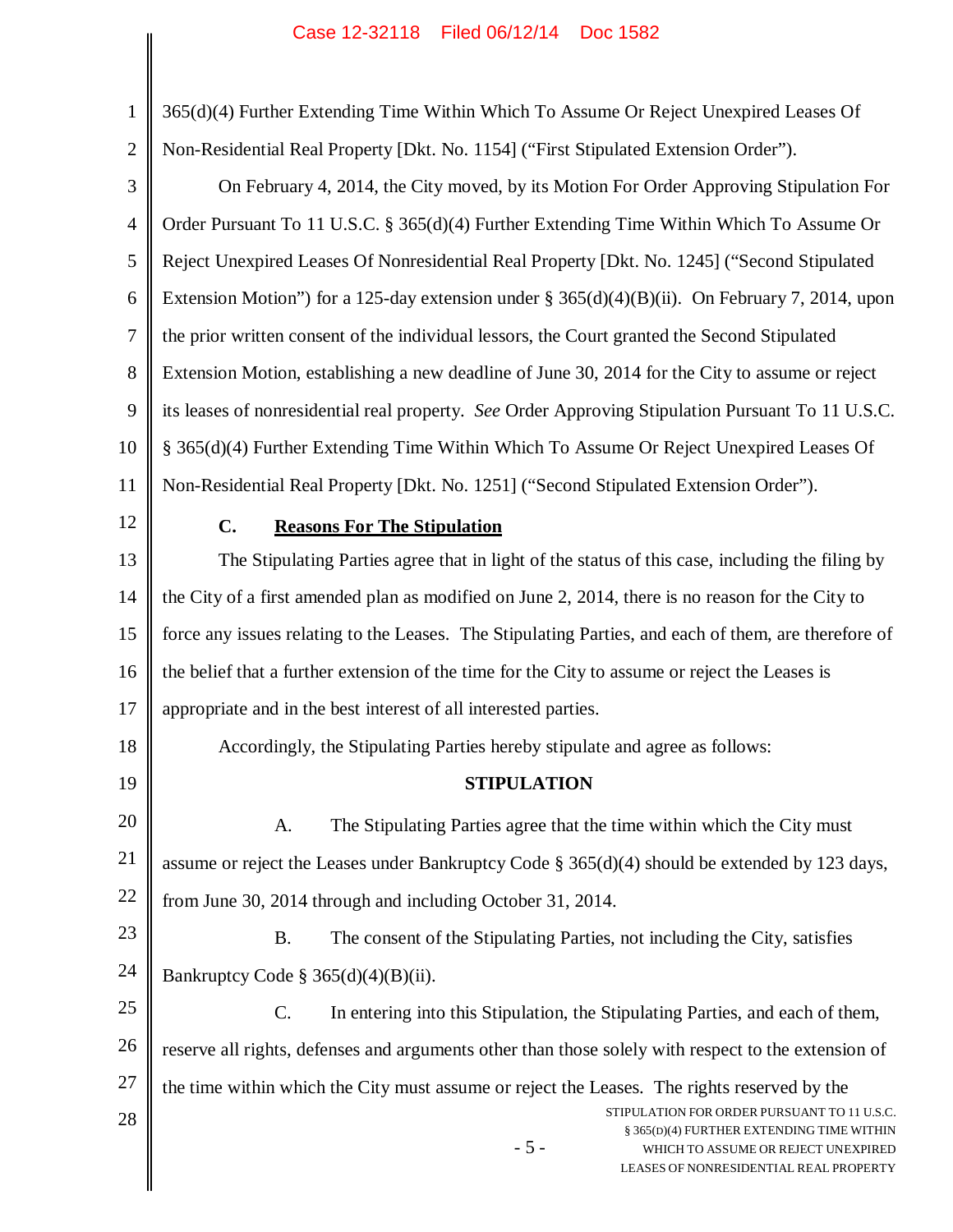|                | Case IZ-92110 Filed 00/12/14 FD0C 1902                                                       |                                                                                                                                                                                    |
|----------------|----------------------------------------------------------------------------------------------|------------------------------------------------------------------------------------------------------------------------------------------------------------------------------------|
| $\mathbf{1}$   |                                                                                              | Stipulating Parties include, but are not limited to, the following: (1) all rights, defenses and                                                                                   |
| $\overline{2}$ | arguments as to whether the Leases are "leases" within the meaning of Bankruptcy Code § 365; |                                                                                                                                                                                    |
| 3              |                                                                                              | and (2) all rights, defenses and arguments with respect to the unlawful detainer suits against the                                                                                 |
| $\overline{4}$ |                                                                                              | City in the California Superior Court for the County of San Joaquin, case numbers 39-2012-                                                                                         |
| 5              |                                                                                              | 00277622-CU-UD-STK and 39-2012-280741-CU-UD-STK. Moreover, no party in interest                                                                                                    |
| 6              |                                                                                              | waives any rights, defenses and arguments by virtue of any failure to seek payment under the                                                                                       |
| 7              |                                                                                              | Leases during the periods prior to the assumption or rejection of the Leases, and there shall be no                                                                                |
| 8              |                                                                                              | implication drawn from or prejudice resulting from any party's failure to seek such payment.                                                                                       |
| 9              |                                                                                              |                                                                                                                                                                                    |
| 10             | Dated: June 12, 2014                                                                         | ORRICK, HERRINGTON & SUTCLIFFE LLP                                                                                                                                                 |
| 11             |                                                                                              |                                                                                                                                                                                    |
| 12             |                                                                                              | /s/ Marc A. Levinson<br>Marc A. Levinson                                                                                                                                           |
| 13             |                                                                                              | Attorneys for the City of Stockton                                                                                                                                                 |
| 14             |                                                                                              |                                                                                                                                                                                    |
| 15             | Dated: June 12, 2014                                                                         | WEIL, GOTSHAL & MANGES LLP                                                                                                                                                         |
| 16             |                                                                                              |                                                                                                                                                                                    |
| 17             |                                                                                              | /s/ Debra A. Dandeneau<br>Debra A. Dandeneau                                                                                                                                       |
| 18             |                                                                                              | Attorneys for National Public Finance Guarantee<br>Corporation                                                                                                                     |
| 19             |                                                                                              |                                                                                                                                                                                    |
| 20             | Dated: June 12, 2014                                                                         | <b>SIDLEY AUSTIN LLP</b>                                                                                                                                                           |
| 21             |                                                                                              |                                                                                                                                                                                    |
| 22             |                                                                                              | /s/ Jeffrey E. Bjork                                                                                                                                                               |
| 23             |                                                                                              | Jeffrey E. Bjork<br>Attorneys for Assured Guaranty Corp. and Assured                                                                                                               |
| 24             |                                                                                              | Guaranty Municipal Corp.                                                                                                                                                           |
| 25             |                                                                                              |                                                                                                                                                                                    |
| 26             |                                                                                              |                                                                                                                                                                                    |
| 27             |                                                                                              |                                                                                                                                                                                    |
| 28             |                                                                                              | STIPULATION FOR ORDER PURSUANT TO 11 U.S.C.<br>§ 365(D)(4) FURTHER EXTENDING TIME WITHIN<br>$-6-$<br>WHICH TO ASSUME OR REJECT UNEXPIRED<br>LEASES OF NONRESIDENTIAL REAL PROPERTY |